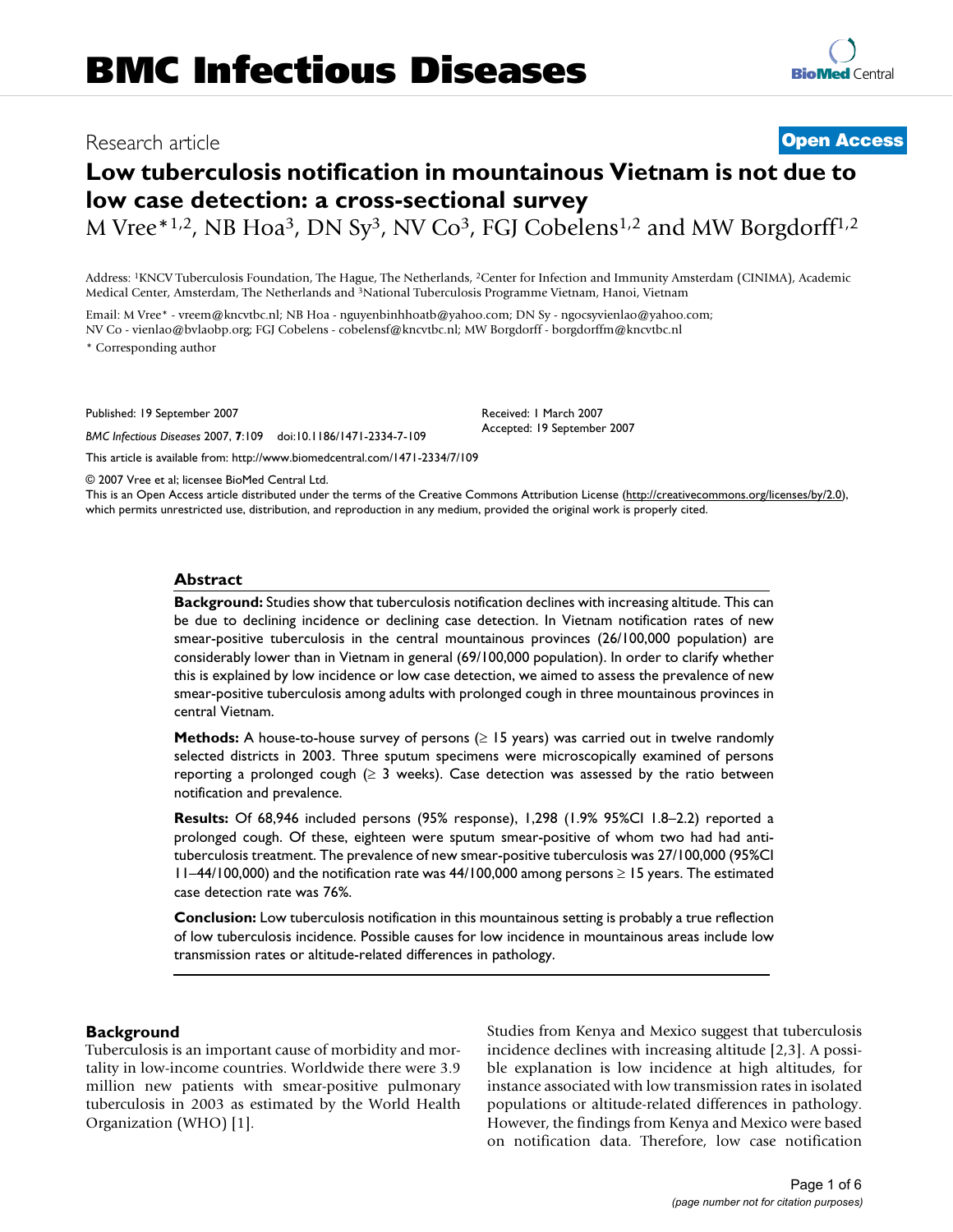could as well be explained by low case detection, e.g. due to limited access of health services.

Vietnam is a high burden country for tuberculosis with a notification rate of new smear-positive pulmonary tuberculosis of 69/100,000 population in 2003 [1]. The National Tuberculosis Control Programme is well established and has nationwide coverage [4]. However, notification rates are considerably lower in mountainous provinces [4] with 26/100,000 population (all ages) in the Central Highlands region in 2003. These low tuberculosis case notification rates in mountainous areas may be due to low incidence or low case detection [4].

A way to clarify this debate is to estimate the case detection rate (i.e. the proportion of incident cases detected by the tuberculosis control programme) by comparing the number of notified tuberculosis cases with the number of undetected infectious tuberculosis patients in the population by a tuberculosis prevalence survey [5]. This study aims to assess the prevalence and case detection of new smear-positive pulmonary tuberculosis among persons with prolonged cough in central mountainous Vietnam.

# **Methods**

#### *Study setting*

The Central Highlands are at an altitude between 500 meter and 2442 meter above sea level. The population of the Central Highlands was around 4.7 million in 2003 [6]. It is one of the poorest geographic regions in Vietnam and is bordering Laos. HIV prevalence was low at the end of 2004 with 31/100,000 population [7].

# *The study*

The Central Highlands region consists of four mountainous provinces: Lam Dong, Dac Lac, Gia Lai and Kon Tum. In Lam Dong a survey was carried out in 2002 and therefore excluded from this study. In each of the three remaining provinces four districts were selected with sampling probability proportional to population size. Within each selected district one commune was selected by simple random sampling. The sample size was based on the survey in Lam Dong that had shown a prevalence of 62/100,000 population (Hoa, unpublished observations), with a notification rate of 36/100,000 adult population. Based on desired widths of the confidence intervals of 35, 45 and 50/100,000 population for Dac Lac, Gia Lai and Kon Tum, the sample sizes were calculated at 19,430; 11,754 and 9,520 persons, respectively.

The Research board of the National Hospital for Tuberculosis and Respiratory Diseases in Hanoi gave scientific and ethical clearance to implement the study.

A pre-coded structured questionnaire included demographic variables (age, sex, ethnicity), symptoms experienced within three days prior to the interview, duration of cough, previous diagnosis of tuberculosis, health care provider who had made the diagnosis, date of start and completion of tuberculosis treatment and validated questions on smoking behavior.

The survey was carried out in November and December 2003. Excluded were subjects with permanent or temporary residence outside the district, i.e. living less than 3 months in the district. Trained commune health workers visited house-to-house all persons 15 years or older and listed those who reported cough of more than three weeks (tuberculosis suspects) [8]. Listed persons were invited to come for examination to the commune health center. Provincial health staff interviewed the tuberculosis suspects and collected three sputum specimens (one early morning and two on the spot). Sputum smear specimens were microscopically examined using the Ziehl Neelsen staining method. All positive slides and 10% of negative slides were randomly rechecked by the provincial tuberculosis laboratory.

Notification data of new smear-positive tuberculosis patients in 2003 were obtained from the recording and reporting system of the National Tuberculosis Programme, Vietnam.

Province specific population estimates by age and sex of 2003 [6] were used to calculate the population denominators of 15 years and older. It was assumed that the surveyed population resembled the age and sex structure of the province.

# *Definitions*

A tuberculosis suspect was defined as a person with a reported cough for 20 days or more, or with reported cough of unspecified duration. A case was defined as smear-positive if at least two smears of two separate sputum specimens were positive. Patients were classified as new who had never been treated with anti-tuberculosis drugs, or treated for no longer than 1 month [8].

#### *Data analysis*

Data were entered using Epi Info version 6 and 10% of forms were randomly re-entered. Inconsistencies were checked against raw data, only few errors were found.

Analyses were performed using Microsoft Excel v2002 (Microsoft, Seattle WA, USA) and Stata/SE V8.0 (Stata Corp., College Station Tx, USA).

The percentage cough and the tuberculosis prevalence, with their 95% confidence interval (95%CI) were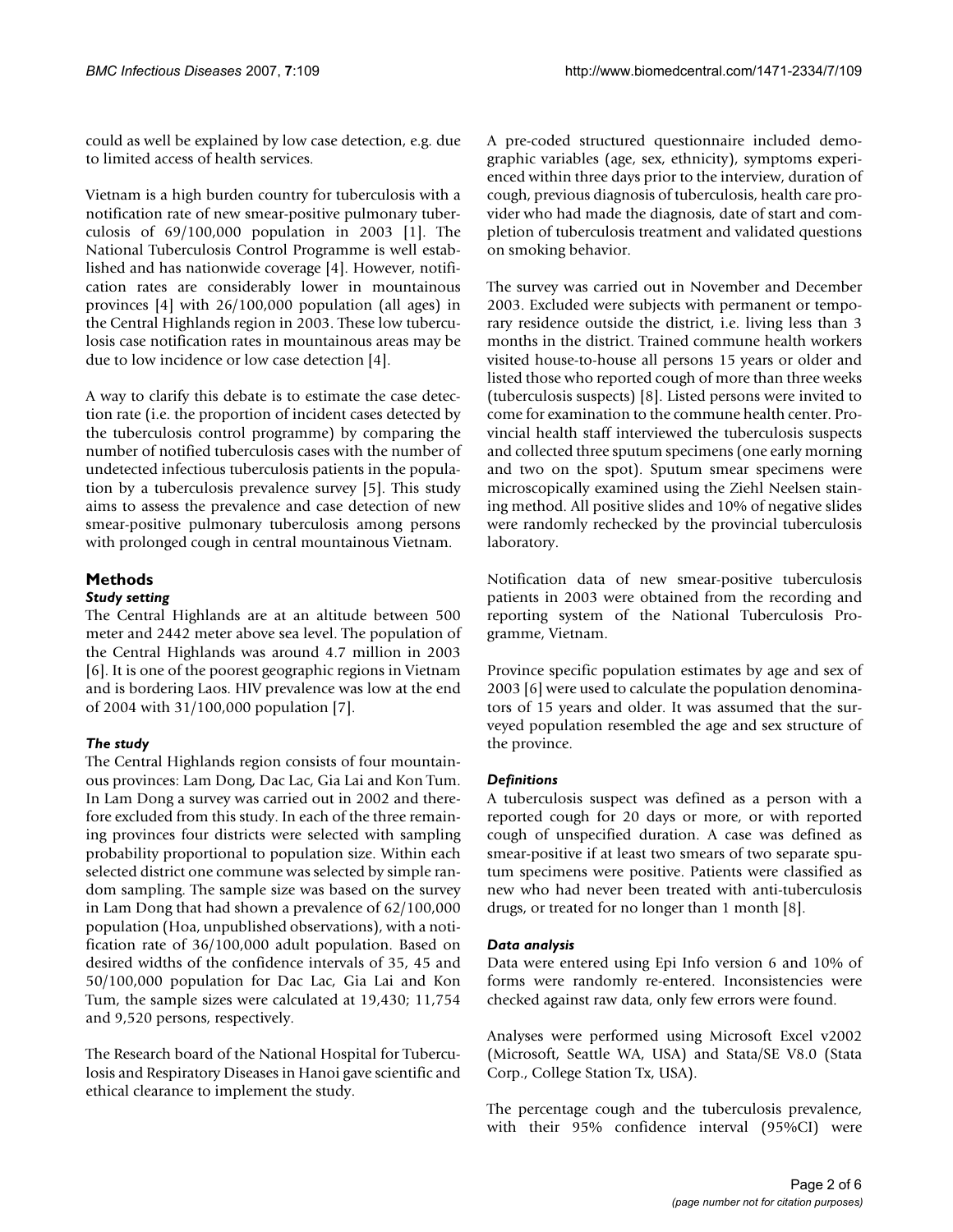weighed inversely proportional to the individual sampling probability [9].

Tuberculosis incidence cannot be measured in a single cross-sectional survey. Prevalence, however, can be measured directly in a cross-sectional survey and be used to estimate the patient diagnostic rate (PDR) [5]. The PDR is the rate at which prevalent cases are detected by a control programme and can be used to derive an estimate of the case detection rate [5]. We have used this indicator to assess tuberculosis case detection.

The PDR was calculated as the number of notified cases per 100,000 population per year (pyr) divided by the prevalence per 100,000 population. The corresponding case detection rate (CDR) as proposed by Dye [10] was calculated using the formula:  $CDR = PDR pyr/(PDR + 0.5)$ pyr [5].

# **Results**

The survey included 68,946 persons. Prolonged cough was reported by 1,298 (2.0%) persons (table 1) and the duration of cough was unknown for 114 (8.8%) persons. Sputum specimens were examined of 95% of persons with prolonged cough. Interview data were available for all persons with examined sputum specimen.

Eighteen persons had sputum smear-positive slides of whom none were on anti-tuberculosis treatment at time of the interview and two had had treatment previously. Sixteen persons were classified as new smear-positive tuberculosis cases. The duration of cough in days was not reported for six persons in Kon Tum. The median duration of cough of the new smear-positive tuberculosis cases was 28 days (inter-quartile range 22–45 days); two cases reported cough for longer than 8 weeks.

The notification rates of new smear-positive pulmonary tuberculosis in 2003 for the total population (including children) were 25, 24 and 42/100,000 population pyr for Dac Lac, Gia Lai and Kon Tum, respectively. The overall notification rate of the three provinces for the population 15 years and older was 44/100,000 population pyr (table 1).

The overall prevalence of new smear-positive tuberculosis was 27/100,000 population pyr (table 1) and the overall PDR was 1.6 per person-year (table 1), corresponding to CDR (as used by the WHO) of 76% (95%CI 67–89%). The prevalence and notification rate among adults were comparable in Dac Lac and Gia Lai, but higher in Kon Tum (table 1).

The prevalence of new smear-positive pulmonary tuberculosis did not differ between men and women. The proportion of people with prolonged cough, the number of prevalent new smear-positive tuberculosis patients and the notification rates increased with age (table 2). The prevalence was higher among people belonging to ethnic minorities compared to people belonging to Vietnam's ethnic majority group, the Kinh (table 2).

# **Discussion**

This study showed a low prevalence of 27/100,000 population of adult new smear-positive pulmonary tuberculosis in three mountainous provinces in 2003 in Vietnam. The estimated case detection rate (CDR) was 76%. In tuberculosis control a CDR > 70% is considered as high

**Table 1: Characteristics of the study population and patient diagnostic rate in the Central Highlands in 2003**

|                                                            | Province       |                   |                    | Total          |
|------------------------------------------------------------|----------------|-------------------|--------------------|----------------|
|                                                            | Dac Lac        | Gia Lai           | Kon Tum            |                |
| Altitude (meter above sea level)                           | 500-800 [24]   | 800-900 [25]      | 550-700 [26]       |                |
| Survey                                                     |                |                   |                    |                |
| Population                                                 | 27,908         | 23,511            | 17.527             | 68,946         |
| Prolonged cough                                            | 352            | 507               | 439                | 1.298          |
| $%$ cough*                                                 | $1.7(0.8-2.5)$ | $2.5(1.8-3.2)$    | $2.9(2.1-3.7)$     | $2.0(1.8-2.2)$ |
| Number of new smear positive tuberculosis cases            | 4              |                   |                    | 16             |
| Prevalence* (/100,000 population) (95%Cl)                  | $24(1-48)$     | $31(18-45)$       | $46$ ( $1 - 112$ ) | $27(11-44)$    |
| Notification                                               |                |                   |                    |                |
| Population ( $\geq$ 15 years)                              | I, 249, 057    | 670.735           | 213.339            | 2,133,131      |
| Number of notified new smear-positive tuberculosis cases   | 515            | 266               | 153                | 934            |
| Notification rate ( $\geq$ 15 years) (/100,000 population) | 41             | 40                | 72                 | 44             |
| Patient diagnostic rate                                    | $1.7(0.85-41)$ | $1.3(0.88 - 2.2)$ | $1.6(0.64 - 72)$   | $1.6(1.0-4.0)$ |

\* weighing inversely proportional to the individual sampling probability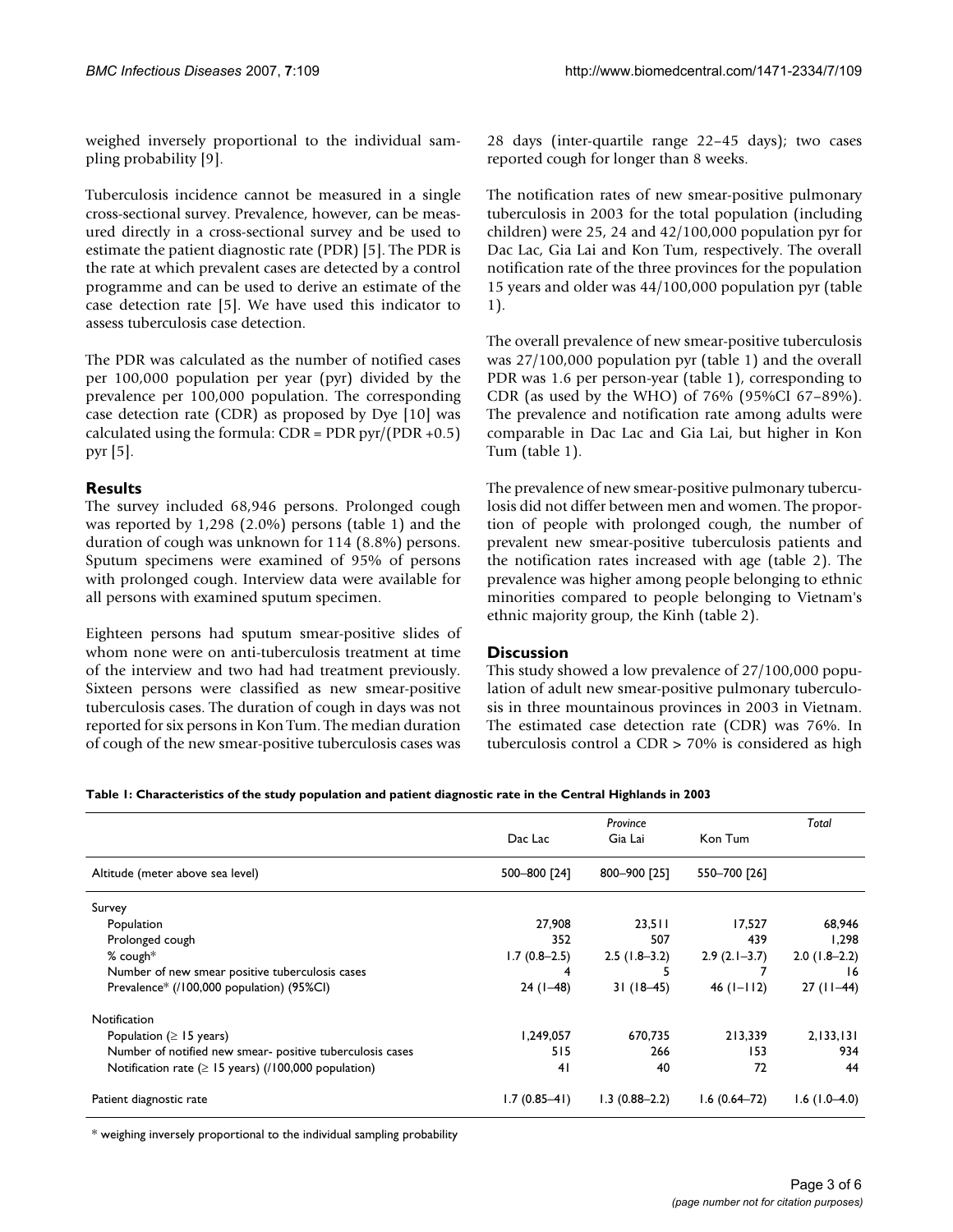|                | Population N | Prolonged cough* N (%, 95%CI)    | New smear-positive<br>tuberculosis N | Prevalence* (/100,000<br>bobulation) (95%CI) | Notification (/100,000<br>population pyr) |
|----------------|--------------|----------------------------------|--------------------------------------|----------------------------------------------|-------------------------------------------|
| Total          | 68,946       | 1,298 (1.9%, 95%CI 1.8-2.0%)     | 16                                   | $23(13-38)$                                  | 44                                        |
| Sex            |              |                                  |                                      |                                              |                                           |
| Men            | 34,809       | 721 (2.1%, 95%CI 1.9-2.2%)       | 9                                    | $26(12-49)$                                  | 62                                        |
| Women          | 34,135       | 559 (1.6%, 95%CI 1.5-1.8%)       | 6                                    | $18(6 - 38)$                                 | 25                                        |
| Unknown        |              | 18                               |                                      |                                              |                                           |
| Age (years)    |              |                                  |                                      |                                              |                                           |
| $15 - 34$      | 40,480       | 190 (0.47%, 95%CI 0.41-0.54%)    | 0                                    | $0(0-9)$                                     | 22                                        |
| $35 - 54$      | 21,165       | 410 (1.9 %, 95%Cl $1.8 - 2.1$ %) | 6                                    | $28(10-62)$                                  | 85                                        |
| $55+$          | 7,301        | 696 (9.5 %, 95%CI 8.9 - 10 %)    | 10                                   | 137 (66–252)                                 | 125                                       |
| Unknown        |              |                                  | 0                                    |                                              |                                           |
| Ethnicity      |              |                                  |                                      |                                              |                                           |
| <b>Kinh</b>    | 36,862       | 488 (1.3%, 95%CI 1.2-1.4%)       | 2                                    | $5(0-20)$                                    |                                           |
| Minority group | 32,084       | 796 (2.5%, 95%Cl 2.3-2.7%)       | $\overline{13}$                      | 41 $(22-69)$                                 |                                           |
| Unknown        |              | 14                               |                                      |                                              |                                           |

**Table 2: Demographic characteristics and tuberculosis prevalence of the study population in the Central Highlands in 2003**

\*Unweighted estimate

and in the same range as the estimated CDR for Vietnam at large of 86% [1], suggesting that the low notification rate reflects low tuberculosis incidence rather than low case detection in this mountainous area. Moreover, tuberculosis prevalence in the Central Highlands was significantly lower than that in a rural district in northern Vietnam, where prevalence was 70/100,000 in 2000 [11] and than in Hanoi, where prevalence was 146/100,000 in 2003/2004 [12]. Therefore, low case detection does not appear to be the main explanation for the low case notification in this area.

These findings are consistent with findings from Kenya and Mexico where notification rates decreased steeply with increasing altitude [2,3]. In Peru, the prevalence of latent tuberculosis infection was significantly lower in high-altitude villages than in villages at sea level [13], or than in high-altitude urban communities [14]. Possible explanations for a lower incidence in this mountainous area in Vietnam and possibly in other high altitude areas may be limited tuberculosis transmission in these remote, sparsely populated areas, or a biological effect associated with high altitude. This includes differences in climate [15] and, for instance lower oxygen tension at high altitude may inhibit the growth rate of mycobacterium tuberculosis in the lung [16].

Other possible causes for low tuberculosis notification and probably low tuberculosis incidence in the Central Highlands include a lower HIV prevalence than in Vietnam in general. To test this hypothesis representative data on HIV prevalence are needed, but are not available for the Central Highlands. Low notification rates may also be due to a younger population in the Central Highlands, as smear-positive pulmonary tuberculosis among persons < 15 is rare. The proportion of the population < 15 years

was 30% in Vietnam and 40% in the Central Highlands in 2003. However, notification rates among the adult population were also lower compared to Vietnam in general (Table 1), and therefore a different age structure is insufficient to explain the findings.

Our study has limitations. Underestimation of the number of tuberculosis cases may have occurred due to the way subjects were selected in the survey for tuberculosis diagnosis (by screening for prolonged cough), and to the diagnostic method (sputum smear microscopy). The sensitivity of prolonged cough for detecting smear-positive pulmonary tuberculosis is around 75% [17]. In this study 2.0% of adults reported a cough, which is higher than 1.6% of adults in rural northern Vietnam [18]. Chest radiography could have detected more persons for sputum examination, and culture is a more sensitive method for diagnosing tuberculosis. However, the criteria for defining a suspect and a new smear-positive case were the same in this study as used by the National Tuberculosis Programme Vietnam for routine case detection. The PDR measures the effectiveness of the tuberculosis programme to detect infectious tuberculosis cases and in this study the same criteria were used for the numerator and denominator. Due to incomplete sensitivity the estimates obtained probably underestimate overall prevalence. However, they probably provide a fairly realistic estimate of the prevalence of infectious tuberculosis eligible for diagnosis and treatment in the National Tuberculosis Programme.

The CDR is the proportion of incident cases detected by the National Tuberculosis Programme. The CDR as estimated by WHO is based on the annual risk of tuberculosis infection (ARTI) assuming a fixed ratio between ARTI and tuberculosis incidence [19]. However, this ratio between ARTI and incidence may differ by setting. We used tuber-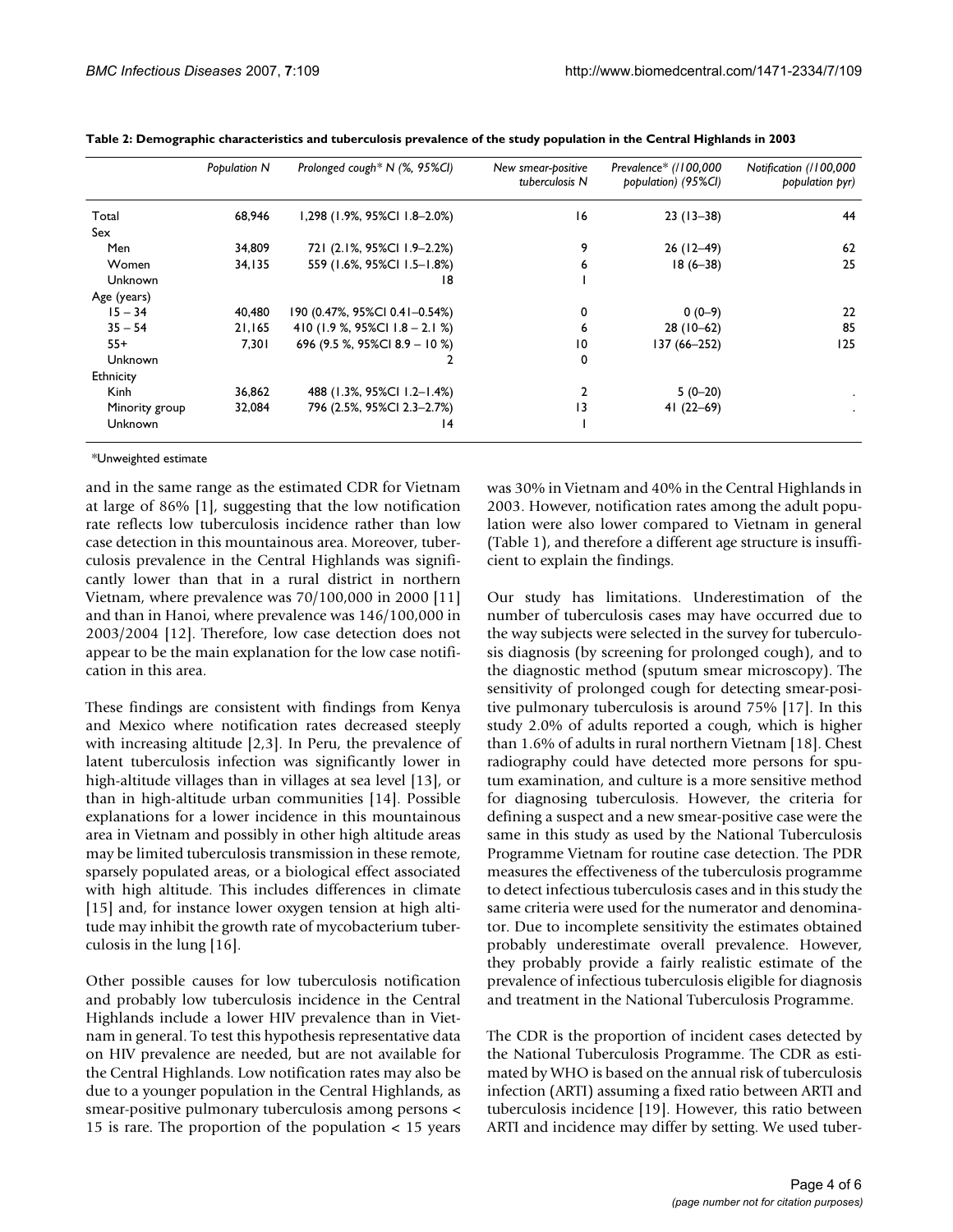culosis prevalence to estimate the CDR. Therefore, the CDR estimated for Vietnam in general and for the Central Highlands are based on two different methods. An actual lower CDR for Vietnam in general than estimated by WHO (82%) would result in a higher tuberculosis incidence at lower altitudes and therefore strengthen the suggestion that tuberculosis incidence is lower in mountainous areas. An actual higher CDR for Vietnam of 100% would still result in a higher incidence in Vietnam in general than in the Central Highlands.

The translation of the PDR to the estimated CDR depends on assumptions about the duration of disease until death or self-cure in the absence of treatment [5]. This was 2 years in the pre-chemotherapy era [20-23], hence this parameter is used in our calculations of the CDR as well as in the models used by WHO for its estimate of the CDR [5,10]. If this duration of disease is varied from 1 to 3 years, the minimum and maximum CDR would be 62% and 100%. Since the case notification rate in the Central Highlands is almost 3 times lower than in the country at large, even the minimum estimate of the CDR suggests that this mainly reflects lower tuberculosis incidence.

#### **Conclusion**

This study demonstrated low tuberculosis prevalence and a high tuberculosis case detection rate, suggesting low tuberculosis incidence rather than low case detection in this mountainous setting. It is consistent with the findings in other countries where tuberculosis notification decreased with increasing altitude, and merits further studies into causes for low tuberculosis incidence in mountainous areas.

#### **Abbreviations**

CDR case detection rate

PDR Patient diagnostic rate

pyr per year

WHO World Health Organization

#### **Competing interests**

The author(s) declare that they have no competing interests.

#### **Authors' contributions**

DNS and NVC are responsible for study conception. MV, NBH, FC, MB are responsible for the study design. MV and NBH and contributed to the acquisition of the data. NBH planned and conducted the study. MV drafted the first version of the manuscript. All authors have been involved in revising it critically for important intellectual content. All authors read and approved the final manuscript.

#### **Acknowledgements**

This study was supported by the Ministry of Health Vietnam and the Netherlands government (Project VN002405). Frank Cobelens receives grants from the Netherlands Ministry of Foreign Affairs (Development Cooperation grants nr. 4917). The sponsors of the study had no role in study design, data collection and data analysis and reporting.

#### **References**

- 1. WHO: *Global tuberculosis control: surveillance, planning, financing. WHO report* Geneva: World Health Organization; 2005.
- 2. Mansoer JR, Kibuga DK, Borgdorff MW: **[Altitude: a determinant](http://www.ncbi.nlm.nih.gov/entrez/query.fcgi?cmd=Retrieve&db=PubMed&dopt=Abstract&list_uids=10091883) [for tuberculosis in Kenya?](http://www.ncbi.nlm.nih.gov/entrez/query.fcgi?cmd=Retrieve&db=PubMed&dopt=Abstract&list_uids=10091883)** *Int J Tuberc Lung Dis* 1999, **3(2):**156-161.
- 3. Vargas MH, Furuya MEY, Perez-Guzman C: **[Effect of altitude on](http://www.ncbi.nlm.nih.gov/entrez/query.fcgi?cmd=Retrieve&db=PubMed&dopt=Abstract&list_uids=15581199) [the frequency of pulmonary tuberculosis.](http://www.ncbi.nlm.nih.gov/entrez/query.fcgi?cmd=Retrieve&db=PubMed&dopt=Abstract&list_uids=15581199)** *Int J Tuberc Lung Dis* 2004, **8(11):**1321-1324.
- 4. Huong NT, Duong BD, Co NV, Quy HT, Tung LB, Bosman M, Gebhardt A, Velema JP, Broekmans JF, Borgdorff MW: **[Establishment](http://www.ncbi.nlm.nih.gov/entrez/query.fcgi?cmd=Retrieve&db=PubMed&dopt=Abstract&list_uids=15732733) [and development of the National Tuberculosis Control Pro](http://www.ncbi.nlm.nih.gov/entrez/query.fcgi?cmd=Retrieve&db=PubMed&dopt=Abstract&list_uids=15732733)[gramme in Vietnam.](http://www.ncbi.nlm.nih.gov/entrez/query.fcgi?cmd=Retrieve&db=PubMed&dopt=Abstract&list_uids=15732733)** *Int J Tuberc Lung Dis* 2005, **9(2):**151-156.
- 5. Borgdorff MW: **[New measurable indicator for tuberculosis](http://www.ncbi.nlm.nih.gov/entrez/query.fcgi?cmd=Retrieve&db=PubMed&dopt=Abstract&list_uids=15498151) [case detection.](http://www.ncbi.nlm.nih.gov/entrez/query.fcgi?cmd=Retrieve&db=PubMed&dopt=Abstract&list_uids=15498151)** *Emerging Infect Dis* 2004, **10(9):**1523-1528.
- 6. General Statistical Office and United Nations Population Fund: *Ket qua. Du Bao dan so cho ca nuoc cac vung dia ly- kinh te va 61 tinh/thanh pho. Viet Nam, 1999–2024* Nha xuat ban thong ke, Hanoi; 2001.
- 7. Health Statistics Yearbook 2004: Vietnam, Ministry of Health; 2005:135-137.
- 8. World Health Organization; International Union Against Tuberculosis and Lung Disease; Royal Netherlands Tuberculosis Association: **[Revised international definitions in tuberculosis control.](http://www.ncbi.nlm.nih.gov/entrez/query.fcgi?cmd=Retrieve&db=PubMed&dopt=Abstract&list_uids=11326818)** *Int J Tuberc Lung Dis* 2001, **5:**213-215.
- 9. Nagelkerke NJD, Borgdorff MW, Kalisvaart NA, Broekmans JF: **[The](http://www.ncbi.nlm.nih.gov/entrez/query.fcgi?cmd=Retrieve&db=PubMed&dopt=Abstract&list_uids=10777079) [design of multi-stage tuberculin surveys : some suggestions](http://www.ncbi.nlm.nih.gov/entrez/query.fcgi?cmd=Retrieve&db=PubMed&dopt=Abstract&list_uids=10777079) [forsampling.](http://www.ncbi.nlm.nih.gov/entrez/query.fcgi?cmd=Retrieve&db=PubMed&dopt=Abstract&list_uids=10777079)** *Int J Tuberc Lung Dis* 2000, **4:**314-320.
- 10. Dye C, Garnett GP, Sleeman K, Williams BG: **[Prospects for world](http://www.ncbi.nlm.nih.gov/entrez/query.fcgi?cmd=Retrieve&db=PubMed&dopt=Abstract&list_uids=9863786)[wide tuberculosis control under the WHO DOTS strategy.](http://www.ncbi.nlm.nih.gov/entrez/query.fcgi?cmd=Retrieve&db=PubMed&dopt=Abstract&list_uids=9863786) [Directly observed short-course therapy.](http://www.ncbi.nlm.nih.gov/entrez/query.fcgi?cmd=Retrieve&db=PubMed&dopt=Abstract&list_uids=9863786) 352:**1886-1891.
- 11. Thorson A, Hoa NP, Long NH, Allebeck P, Diwan VK: **Do women with tuberculosis have a lower likelihood of getting diagnosed? Prevalence and case detection of sputum-smear positive pulmonary TB, a population-based study from Vietnam.** *J Clin Epi* 2004, **57:**398-402.
- 12. Horie T, Lien LT, Tuan LA, Sakurada S, Yanai H, Keicho N, Nakata K: **[A survey of tuberculosis prevalence in Hanoi, Vietnam.](http://www.ncbi.nlm.nih.gov/entrez/query.fcgi?cmd=Retrieve&db=PubMed&dopt=Abstract&list_uids=17439682)** *Int J Tuberc Lung Dis* 2007, **11:**562-566.
- 13. Olender S, Saito M, Apgar J, Apgar J, Gillenwater K, Bautista CT, Lescano AG, Moro P, Caviedes L, Hsieh EJ, Gilman RH: **[Low preva](http://www.ncbi.nlm.nih.gov/entrez/query.fcgi?cmd=Retrieve&db=PubMed&dopt=Abstract&list_uids=12887034)[lence and increased household clustering of Mycobacterium](http://www.ncbi.nlm.nih.gov/entrez/query.fcgi?cmd=Retrieve&db=PubMed&dopt=Abstract&list_uids=12887034) [tuberculosis infection in high altitude villages in Peru.](http://www.ncbi.nlm.nih.gov/entrez/query.fcgi?cmd=Retrieve&db=PubMed&dopt=Abstract&list_uids=12887034)** *Am J Trop Med Hyg* 2003, **68(6):**721-727.
- 14. Saito M, Pan WK, Gilman RH, Bautista CT, Bamrah S, Martin CA, Tsiouris SJ, Arguello DF, Martinez-Carrasco G: **[Comparison of alti](http://www.ncbi.nlm.nih.gov/entrez/query.fcgi?cmd=Retrieve&db=PubMed&dopt=Abstract&list_uids=16837708)[tude effect on Mycobacterium Tuberculosis infection](http://www.ncbi.nlm.nih.gov/entrez/query.fcgi?cmd=Retrieve&db=PubMed&dopt=Abstract&list_uids=16837708) [between rural and urban communities in Peru.](http://www.ncbi.nlm.nih.gov/entrez/query.fcgi?cmd=Retrieve&db=PubMed&dopt=Abstract&list_uids=16837708)** *Am J Trop Med Hyg* 2006, **75:**49-54.
- 15. Rieder HL: **Epidemiologic basis of tuberculosis control.** 1st edition. Paris: International Union against tuberculosis and lung disease; 1999:13, 20.
- 16. Grossett JH: **Bacteriology of tuberculosis.** In *Tuberculosis, a comprehensive international approach* Edited by: Reichman LB, Hershfield ES. New York: Marcel Dekker; 1993:49-74.
- 17. Cohen R, Muzaffar S, Capellan J, Azar H, Chinikamwala M: **[The valid](http://www.ncbi.nlm.nih.gov/entrez/query.fcgi?cmd=Retrieve&db=PubMed&dopt=Abstract&list_uids=8620716)[ity of classic symptoms and chest radiographic configuration](http://www.ncbi.nlm.nih.gov/entrez/query.fcgi?cmd=Retrieve&db=PubMed&dopt=Abstract&list_uids=8620716) [in predicting pulmonary tuberculosis.](http://www.ncbi.nlm.nih.gov/entrez/query.fcgi?cmd=Retrieve&db=PubMed&dopt=Abstract&list_uids=8620716)** *Chest* 1996, **109:**420-423.
- 18. Hoa NP, Thorson AEK, Long NH, Diwan VK: **Knowledge of tuberculosis and associated health-seeking behaviour among rural Vietnamese adults with a cough for at least three weeks.** *Scand J Public Health* 2003, **31(Suppl 62):**59-65.
- Dye C, Scheele S, Dolin P, Pathania V, Raviglione MC: [Global bur](http://www.ncbi.nlm.nih.gov/entrez/query.fcgi?cmd=Retrieve&db=PubMed&dopt=Abstract&list_uids=10517722)**[den of tuberculosis. Estimated incidence, prevalence, and](http://www.ncbi.nlm.nih.gov/entrez/query.fcgi?cmd=Retrieve&db=PubMed&dopt=Abstract&list_uids=10517722) [mortality by country.](http://www.ncbi.nlm.nih.gov/entrez/query.fcgi?cmd=Retrieve&db=PubMed&dopt=Abstract&list_uids=10517722)** *JAMA* 1999, **282:**677-686.